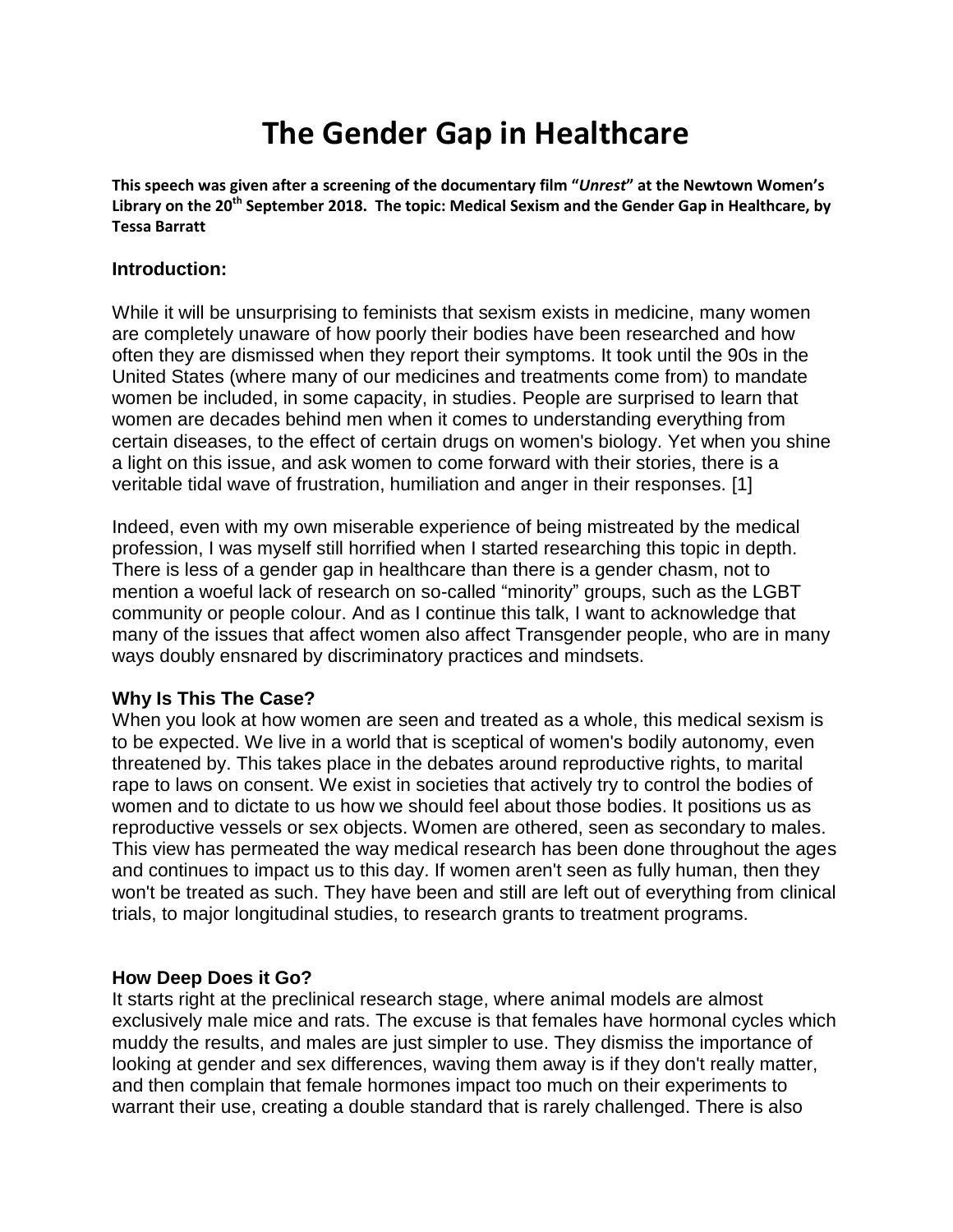scant research on how different drugs affect pregnant people, the excuse being that researchers don't want to harm the fetus. But that has led to a situation where many people don't know whether or not they can take a medicine while pregnant. Some choose to go untreated to err on the side of caution, which can in turn harm both the parent and developing baby. This is been a long-standing problem, but the medical community seems to have little will to address it. Then there is the fact that much of the research is being done on middle-class, often white men as that is the default model in medicine. This can have long reaching consequences.

In her excellent book, *Doing Harm*, feminist author Maya Dusenbery highlights some examples of where a lack of research into sex and gender differences has resulted in the injury or death of countless women [2]. She discusses pharmacokinetics, which is how the body processes a drug, and the story of Ambien. Because Ambien was only tested on men, the leaflet inside the box based its potency on a male physiology. Women reading the leaflet were led to believe that by eight hours after taking the medicine, they'd be alert and functional. That did not turn out to be the case. In fact, the drug stayed in women's systems for longer than in men, leading them to have car accidents the next morning. There's also the fact that heart attacks present differently in women who frequently exhibit so-called "atypical symptoms", such as dizziness and fatigue, and often don't experience chest pain. This has resulted in many missed heart attacks both from the women themselves and from doctors in the ER who often tell them they're simply stressed and/or having a panic attack. Then there's the tragic case of Ovarian cancer, so long known as the silent killer, even though women were repeatedly reporting symptoms long before the cancer was detected in their bodies. It took decades of advocacy from survivors to get the medical community to pay some attention and change strategy. Sadly, it takes decades longer for this information to filter down to the everyday GP, and so even today many Ovarian cancers are missed because women's symptoms are disregarded.

#### **Women's Illnesses and Neglect:**

Myalgic Encephalomyelitis is one of many women-majority illnesses that suffers from ignorance and disbelief. In turn, it is poorly understood and has received little research funding around the world. It has taken many years of awareness-raising from patient activists to get the syndrome any attention whatsoever. Unfortunately, there are hundreds of other conditions that primarily affect women that are enduring the same fate. Everything from endometriosis, to vulvodynia, to chronic pain disorders are being criminally neglected. Non-fatal illnesses that cannot be easily verified by conventional and current day methods are almost automatically dismissed as being all in the patient's head. As the documentary illustrated, the notion that women are fragile and prone to a nervous disposition is one that hangs over us today and manifests itself in more subtle forms of discrimination. A term like hysteria has now become somatisation disorder or conversion disorder, and this is something we should resist and fight against, as it is little more than a deeply misogynistic excuse to dismiss women's pain and their knowledge of their own bodies.

This is why an illness like endometriosis take an average of seven years before a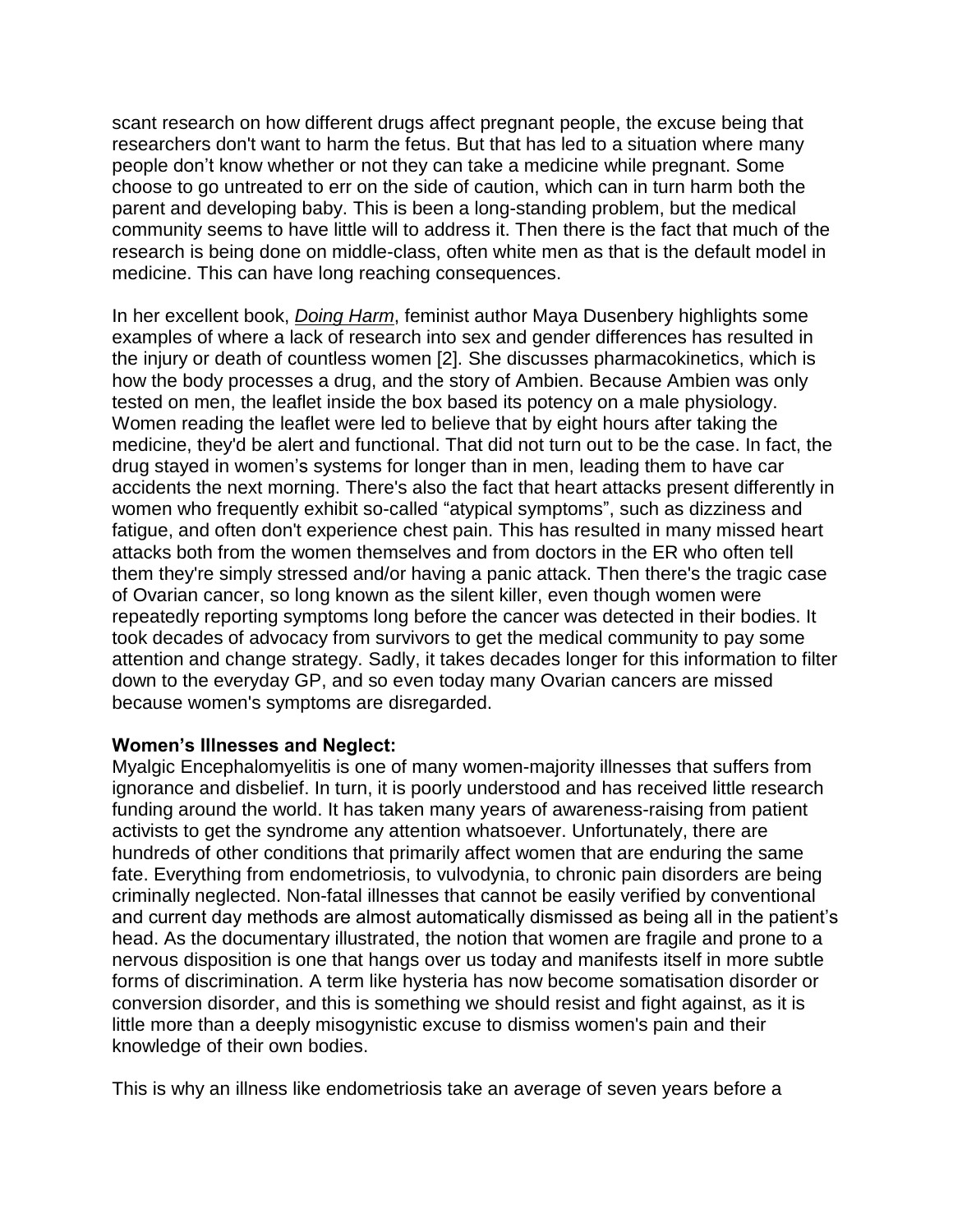woman is diagnosed; she's often only taken seriously when she is trying and failing to conceive. Her other symptoms, like dysmenorrhea and Irritable Bowel Syndrome might have been ignored for years. It would seem that only when the disease affects her ability to reproduce is it worthy of any attention, and even then, the path to treatment is slow, expensive and painful. [3[

### **Medical Sexism:**

This subtle and pernicious sexism has ensured that many illnesses have been neglected or outright dismissed, simply *because* they are women's illnesses, and have therefore lost out on grants for studies. It's a vicious circle: these diseases are not taken seriously because there's not enough research on them to satisfy doctors; but there's not enough research on them because are not taken seriously in the first place. This is why conditions like Fibromyalgia remain a mystery, because few researchers are interested in pursuing a "contested disease", and those that do often have trouble securing funding.

Medical prejudice exists everywhere. Studies have found that transgender people are often reluctant to see a doctor due to past experiences of discrimination, or because GPs and specialists have a tendency to blame all their symptoms on their Trans status. Women of colour are less likely to receive pain medication, even after surgery, due to the stereotype that black women are drug seekers and/or more tolerant to pain due to their race (an ancient idea that has, like hysteria, persisted to the 21st-century). Older women are also frequently discriminated against as any and all symptoms are blamed on menopause. And menopause itself is not well understood or adequately managed by a medical system that sees women's suffering as both natural and a foregone conclusion. Women perceived to be overweight, even slightly, are often told that their weight is the cause of all their discomforts, meaning that many illnesses, some serious, are missed. Studies also showed that overweight men do not get treated in the same way. Gender bias, racial bias, ageism, ideals around women's bodies, trans phobia, homophobia, stereotyping of all kinds, has a seriously negative effect on a great many people.

# **Where Feminism (And You) Come In:**

Feminism is, and always has been, integral to changing the status quo. It was feminist advocacy around the world that led to women being included in research at all. Patient activists insisted that sex and gender differences be looked at when reviewing medicines and treatments. It has been women who have been campaigning to get the news out about when to get a Pap smear or about the symptoms of ovarian cancer or about how women are suffering heart disease at a greater rate than men. We're certainly not getting taught these facts in schools and that includes medical schools. The truth is many doctors just don't know this information because it takes anything from 15 to 25 years for new research to make it down to the general public.

It has been feminists trying to break down the myth of hysteria, openly agitating for us to be taken seriously when we discuss our bodies. They have also been pushing for the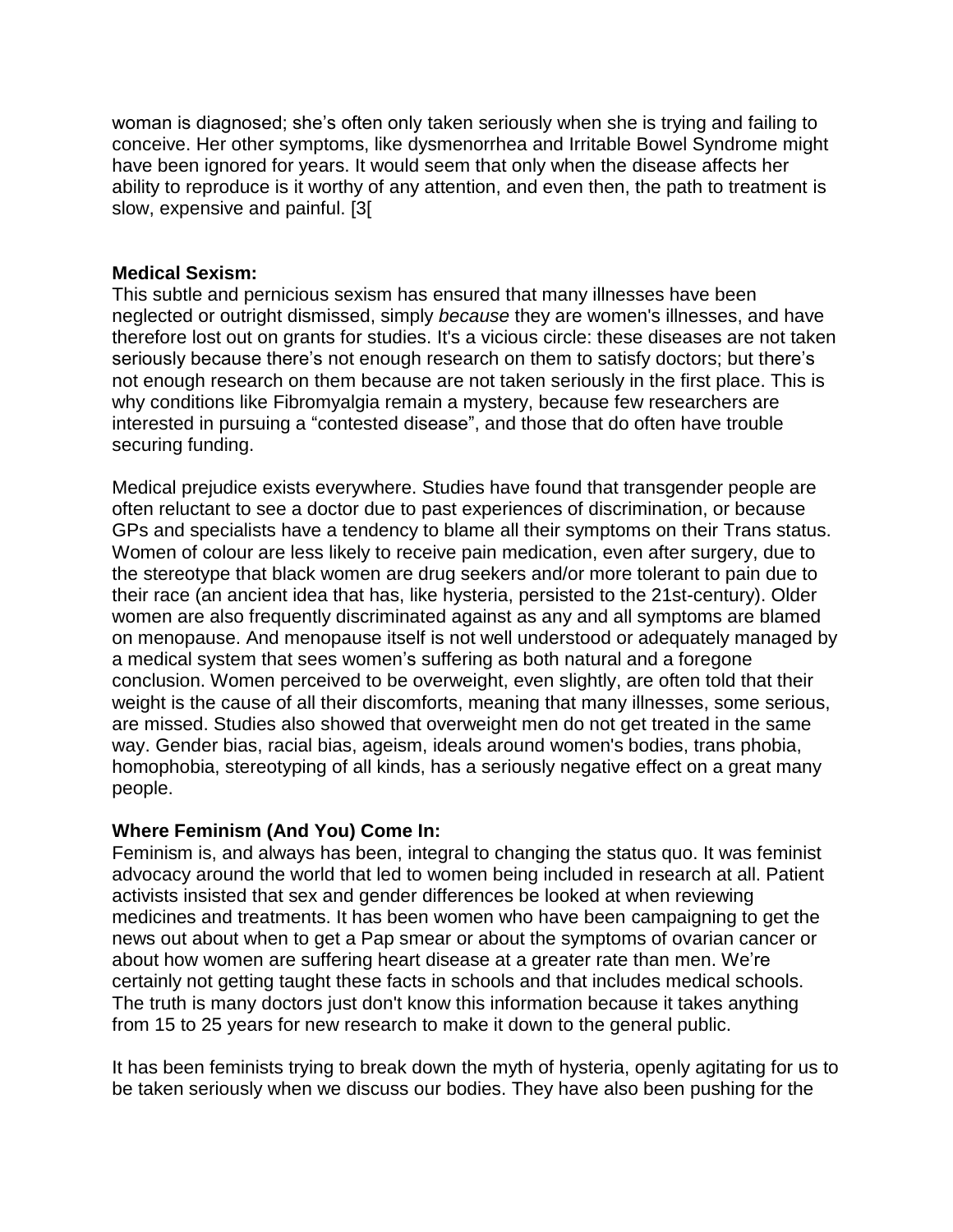inclusion of more women in STEM (science, technology, engineering, math) fields, so that the gatekeepers of medical research and grant applications are not always men, that the people setting the curriculum aren't always men and that the people teaching this curriculum aren't always men, either. Feminists have long argued that the default shouldn't always be male, and that diversity matters in all forms of research. And while it's true that women doctors are not immune to internalizing prejudiced views, the more women there are in the field, the more likely female-centric illnesses are to be picked up and analysed.

But patients and what amounts to a handful of activists can't be the only ones pushing for change. We all need to demand better. We need to get behind initiatives that raise awareness about these issues, lobby for better policies, petition members of Parliament and hold power structures responsible. Medicine needs a "me too" movement of its own; systemic sexism and other forms of prejudice need to be outed and eradicated. The truth is that many doctors, and the medical profession in general, are not aware of, or owning up to, these failures, so we need to hold them accountable.

One way they can start is by re-examining all the conditions that have been lumped into the box of "unexplained / somatization disorders". Until we look for the root cause of these illnesses they're going to continue to be dismissed. And we know the root cause of this dismissal now, so *we* can act on that. Today's feminists have to put healthcare at the forefront of their agenda. We need to keep agitating for reproductive rights but we mustn't stop there; beyond reproduction, we are beings deserving of healthy lives, and we're being denied this for no better reason than that it's convenient for the patriarchal system to do so. Going forward, 4<sup>th</sup> wave feminism has to be more inclusive of women with disabilities and chronic illnesses; we need to join forces with these women, amplify their voices and to prioritise their needs within the movement. Too long, disabled and chronically ill women have been kept out of a movement that hasn't tried hard enough to accommodate us. We need to change this and start making medicine one of our priorities.

The "Millions Missing March" is an important step in acknowledging that women are missing on every front of medicine. We are missing from society because we are stuck with sicknesses that no one has bothered to research or cure. We are missing in STEM fields. We are missing in trials and studies. We are missing in laboratories in cell data. We are missing in the discourse and we are missing out in general. It is, sadly, not just the millions of women with CFS that have been invisibilized by society; there are so many other debilitating illnesses keeping women out of the workforce, housebound and miserable. So much of that suffering is completely avoidable if we only bothered to pay the issue more attention, and take women seriously.